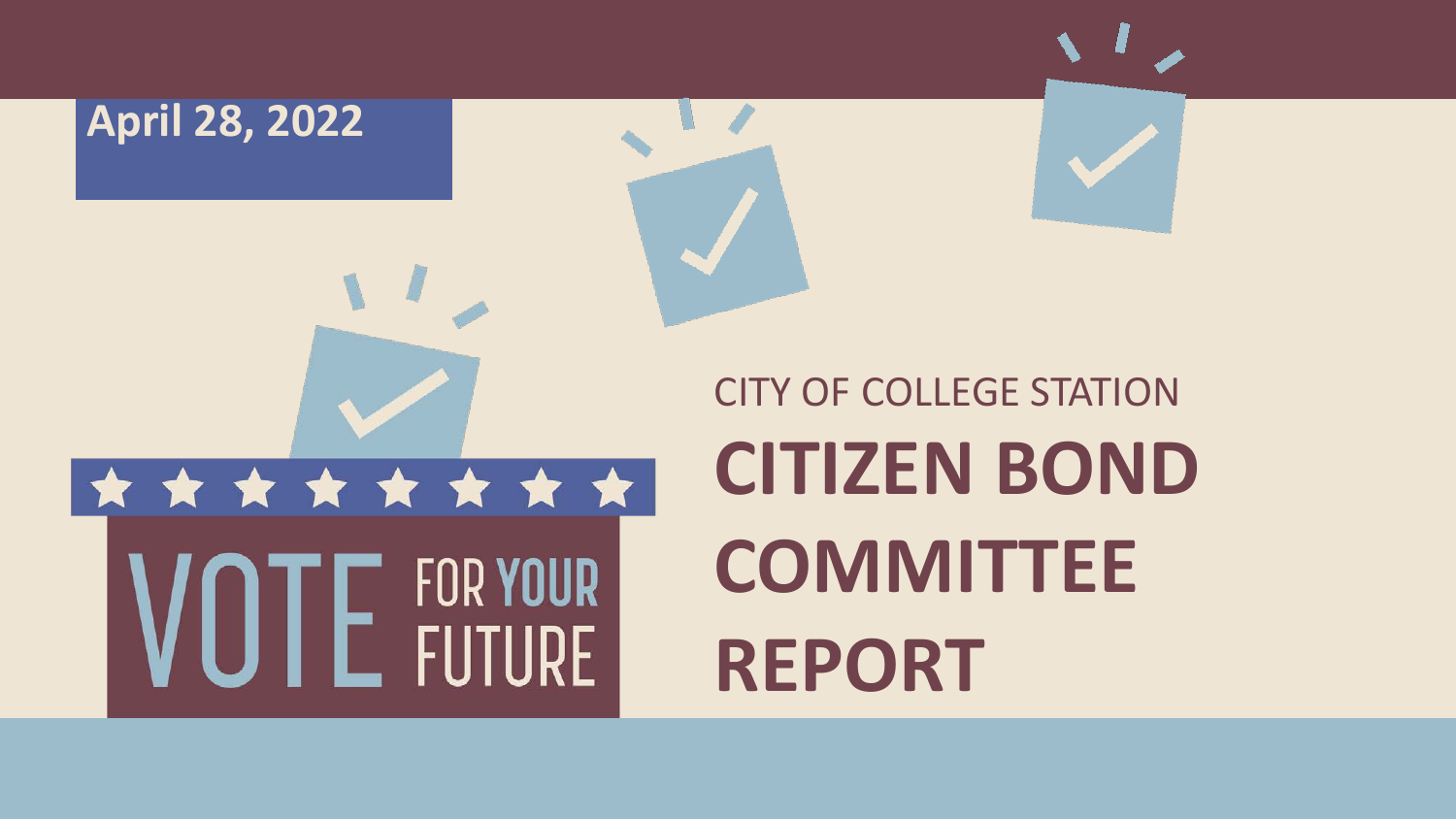### **CBAC SCHEDULE & OVERVIEW**

#### **2/15: Kickoff Meeting**

- **Background, Financials & Overview of Projects**
- **2/21: Project Review Meeting**
- **2/28: Project Review Meeting**
- **3/7: Community Input Meeting**
- **3/28: Project Prioritization Meeting**
- **4/4: Project Prioritization Meeting**

**4/28: CBAC recommendations to Council 4/28 – 8/10: Community Input/Council Review/Prioritization of Projects 5/18: City Council Special meeting 8/10: 1st Day to call for Bond Election 8/22: Last Day to call for Bond Election 10/22: Early voting begins 11/8: Election Day**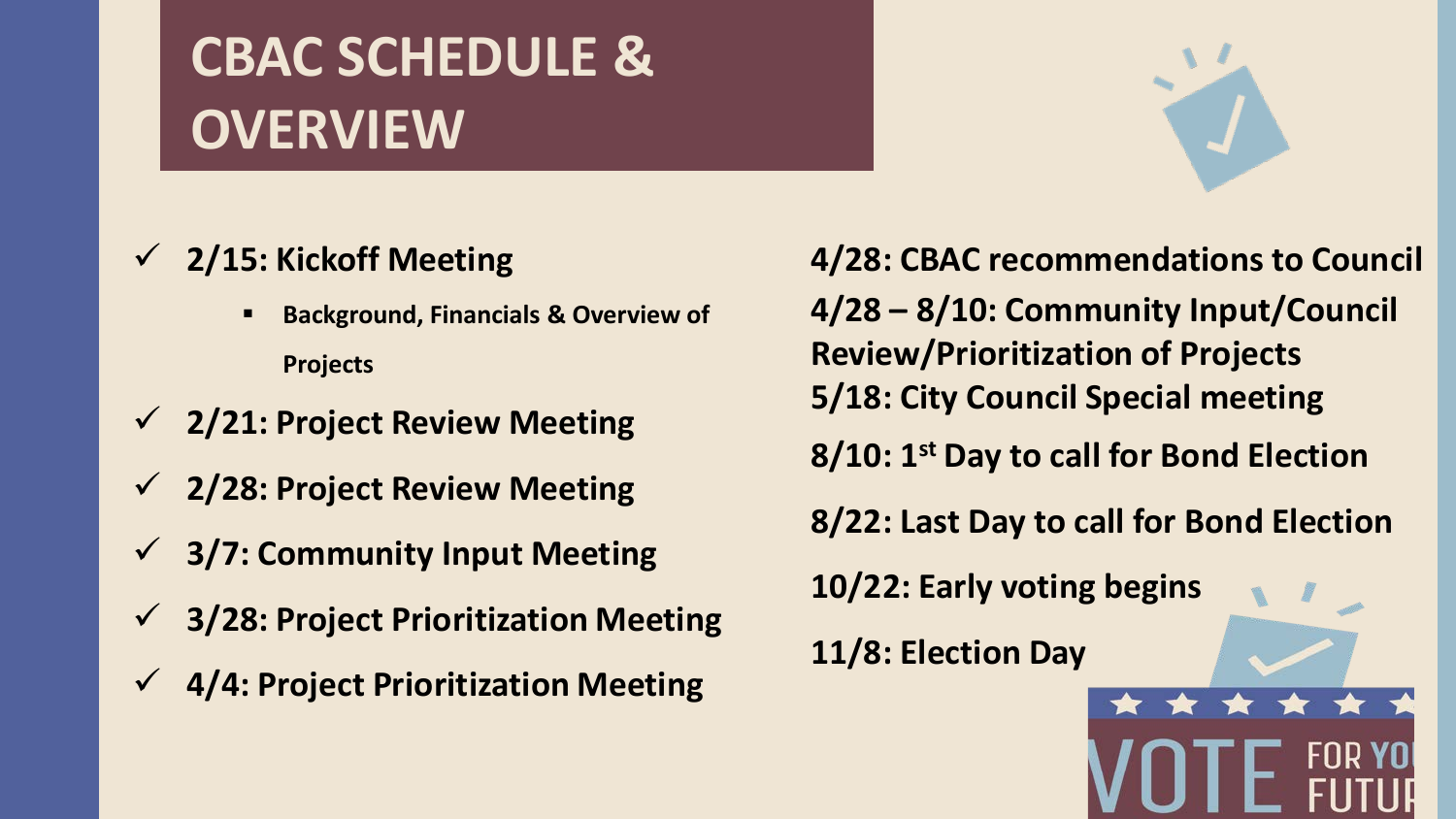#### **CBAC Project Rankings**

| Rank           | <b>Project Name</b>                                  | <b>Project Type</b> | <b>Estimated Cost</b> |                    | <b>Running Total</b> |  |
|----------------|------------------------------------------------------|---------------------|-----------------------|--------------------|----------------------|--|
| $\mathbf{1}$   | <b>Fire Station 7</b>                                | public Safety       | \$<br>10,000,000      | $\mathsf{\hat{S}}$ | 10,000,000           |  |
| $\overline{2}$ | <b>Rock Prairie Road East Widening</b>               | streets             | \$<br>18,000,000 \$   |                    | 28,000,000           |  |
| 3              | <b>Citywide Park Improvements</b>                    | parks               | \$<br>8,000,000 \$    |                    | 36,000,000           |  |
| 4              | Bachmann Little League Building Replacement          | parks               | \$<br>3,000,000       | $\zeta$            | 39,000,000           |  |
| 5              | Bachmann Little League (senior) Building Replacement | parks               | \$<br>4,000,000       | $\zeta$            | 43,000,000           |  |
| 6              | Veterans Park - 6 Soccer Field Replacements          | parks               | \$<br>6,000,000       | $\zeta$            | 49,000,000           |  |
| 7              | <b>Pickleball Courts</b>                             | parks               | \$<br>1,500,000 \$    |                    | 50,500,000           |  |
| 8              | Veterans Park - Synthetic Fields 7&8 Replacement     | parks               | \$<br>3,000,000       | $\mathsf{S}$       | 53,500,000           |  |
| 9              | <b>Bicycle and Pedestrian Improvements</b>           | streets             | \$<br>6,000,000       | $\mathsf{\dot{S}}$ | 59,500,000           |  |
| 10             | <b>Traffic Signal Improvements</b>                   | streets             | \$<br>5,000,000       | $\mathsf{S}$       | 64,500,000           |  |
| 11             | <b>Central Park Operations Shop</b>                  | facilities          | \$<br>7,000,000 \$    |                    | 71,500,000           |  |
| 12             | <b>Mabel Clare Thomas Park Improvements</b>          | parks               | \$<br>5,000,000 \$    |                    | 76,500,000           |  |
| 13             | Bee Creek & Central Tennis Court Replacements        | parks               | \$<br>1,000,000       | $\zeta$            | 77,500,000           |  |
| 14             | Lincoln Center Area Improvements                     | parks               | \$<br>1,000,000       | $\mathsf{\dot{S}}$ | 78,500,000           |  |
| 15             | <b>Gilchrist Street Rehabilitation</b>               | streets             | \$<br>4,000,000       | $\mathsf{S}$       | 82,500,000           |  |
| 16             | <b>Mabel Clare Thomas Park Pool</b>                  | parks               | \$<br>3,000,000       | -Ś                 | 85,500,000           |  |
| 17             | <b>Barron Cut-Off Road Rehabilitation</b>            | streets             | \$<br>3,000,000       | Ś.                 | 88,500,000           |  |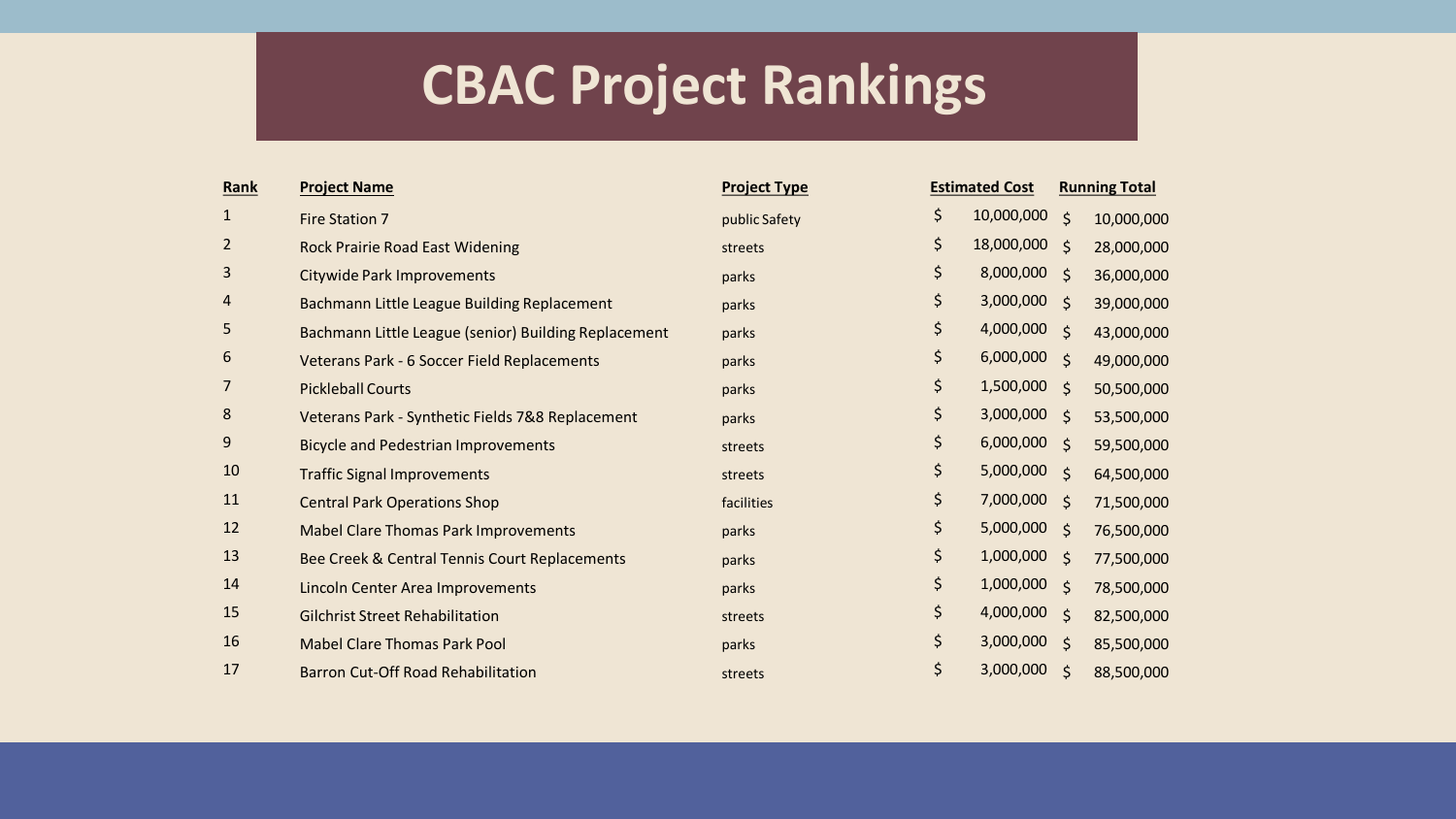#### **CBAC Project Rankings continued**

| Rank | <b>Project Name</b>                     | <b>Project Type</b> | <b>Estimated Cost</b> |            | <b>Running Total</b> |             |
|------|-----------------------------------------|---------------------|-----------------------|------------|----------------------|-------------|
| 18   | Texas Independence Ball Park Phase 2    | parks               | \$                    | 18,000,000 | \$                   | 106,500,000 |
| 19   | <b>Public Works Operations Center</b>   | facilities          | \$                    | 32,000,000 | \$                   | 138,500,000 |
| 20   | <b>Parks Office Building</b>            | facilities          | \$                    | 8,000,000  | \$                   | 146,500,000 |
| 21   | <b>Westside Park Development</b>        | parks               | \$                    | 3,000,000  | \$                   | 149,500,000 |
| 22   | <b>Dartmouth Street Extension</b>       | streets             | \$                    | 5,000,000  | \$                   | 154,500,000 |
| 23   | F&B/Health Science Parkway Widening     | streets             | \$                    | 8,000,000  | \$                   | 162,500,000 |
| 24   | Fun For All Playground Phase 3          | parks               | \$                    | 2,000,000  | \$                   | 164,500,000 |
| 25   | Roundabout Improvements*                | streets             | \$                    | 3,000,000  | \$                   | 167,500,000 |
| 25   | Nimitz Street Rehabilitation*           | streets             | \$                    | 3,000,000  | \$                   | 170,500,000 |
| 25   | Luther Street Widening*                 | streets             | \$                    | 7,000,000  | Ś.                   | 177,500,000 |
| 28   | Aquatic Center (add on to Rec Center)** | parks               | \$                    | 13,000,000 | \$                   | 190,500,000 |
| 28   | Northgate Entertainment District**      | Infrastructure      | \$                    | 6,000,000  | Ś.                   | 196,500,000 |
| 28   | Birding Initiatives and Facilities**    | parks               | \$                    | 1,000,000  | \$                   | 197,500,000 |
| 31   | <b>Recreation Center</b>                | parks               | \$                    | 32,000,000 | \$                   | 229,500,000 |
| 32   | <b>Military Heritage Center</b>         | parks               | \$                    | 12,000,000 | \$                   | 241,500,000 |
| 33   | <b>Town Lake Drive Extension</b>        | streets             | \$                    | 4,000,000  | \$                   | 245,500,000 |

\* Tied for 25th place \*\* Tied for 28th Place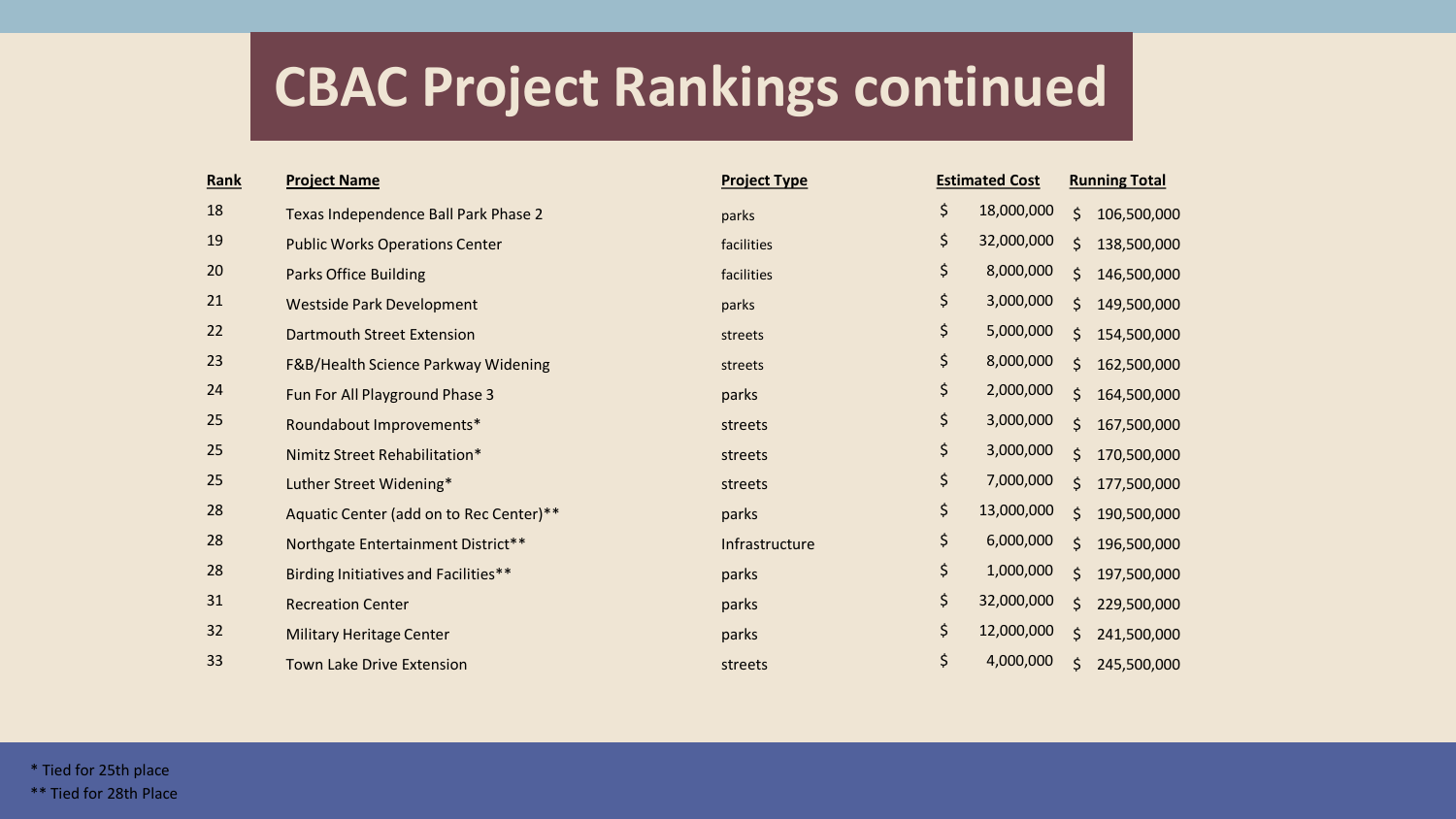#### **\$78.5 Million**

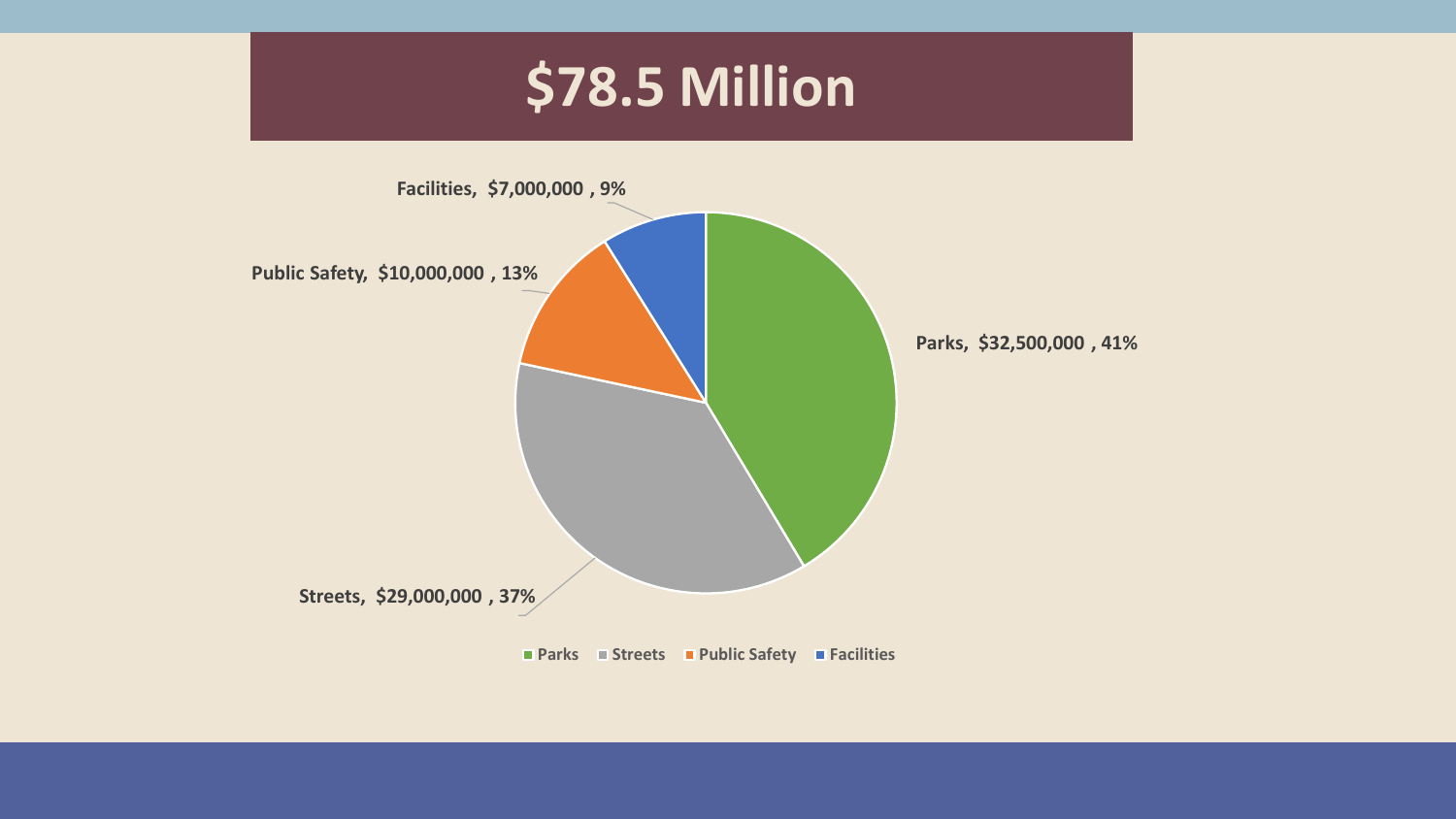#### **Top 23 Projects**



**Parks Streets Public Safety Facilities**